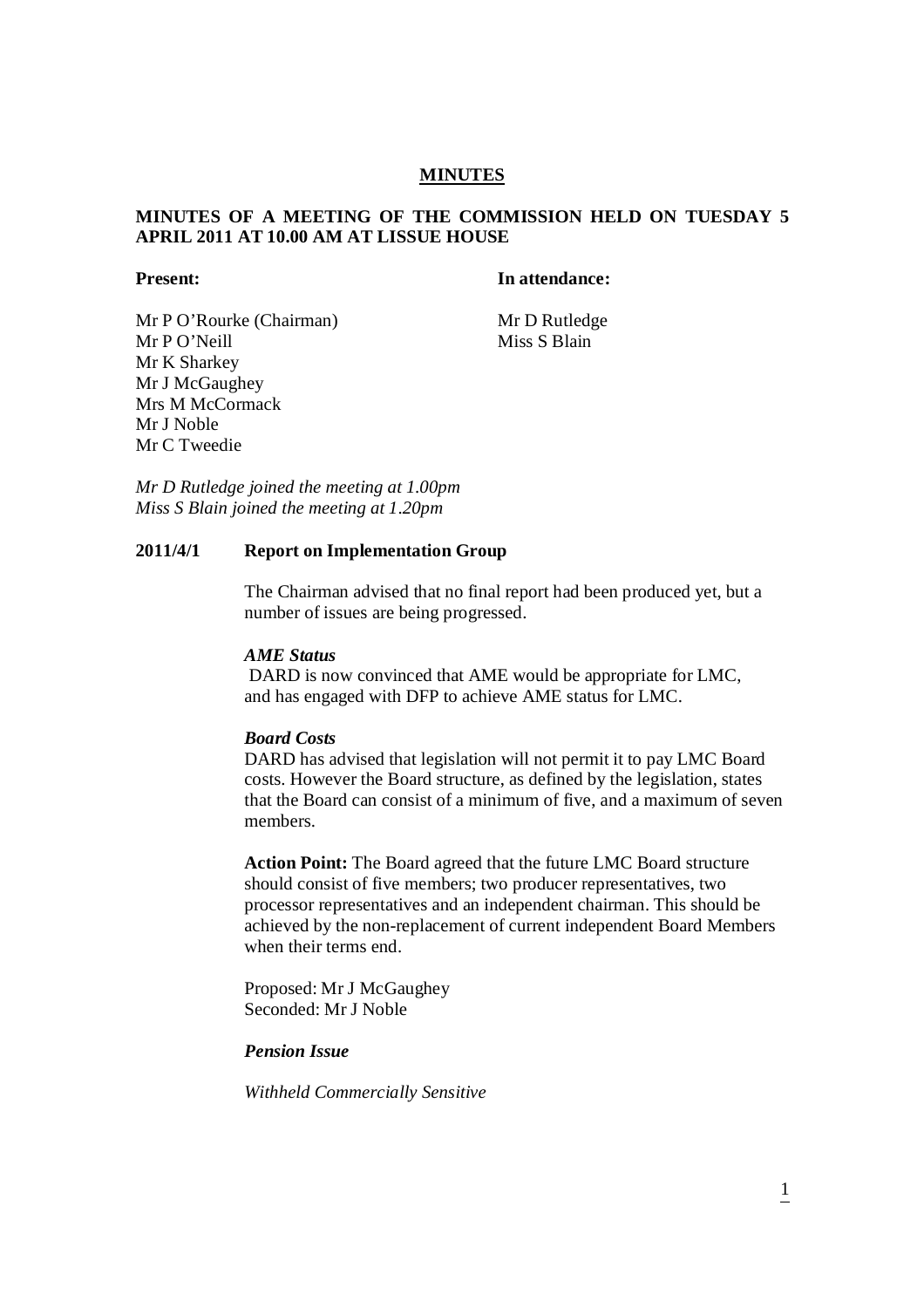#### **2011/4/2 Audit Committee Chairman**

The Chairman advised the Board that the independent Audit Committee Chairman had come to the end of his appointment. CPD has not authorised a further contract extension without a new tender process.

**Action Point:** The Board agreed to appoint Mr J Noble for an interim period as Audit Committee Chairman to facilitate the operation of the Audit Committee function.

Proposed: Mr K Sharkey Seconded: Mrs M McCormack

# **2011/4/3 New LMC Structure**

The Chief Executive stated that based on Board discussions during which he had been present, but prior to the attendance of the minute taker, he felt that an announcement should be made to LMC staff, advising them of the new LMC structure and some specific redundancies.

LMC has been privileged to have been served by a group of dedicated and capable employees at all levels, and as we have concluded our classification service, and as LMC continue to progress other reorganisation arising from the decline of our commercial business, and responding to the review outturn, we would wish to record our grateful thanks for all of those who have served us and the industry faithfully; in some instances for many years, for their massive contribution to the betterment of our sectors farmers, processors, and the wider industry.

He also outlined to the Board the necessary steps which Board Members would need to follow to comply with legal and DARD/Government requirements regarding redundancy processes.

*Withheld Commercially Sensitive*

### **2011/4/4 Date of Next Meetings**

The next Board Meetings will be held on Wednesday 4 May 2011 at 2.00pm, and 31 May 2011 at 11.30am in Lissue House.

The Chairman thanked the Board Members for the extra work they had undertaken during the review process. He said that hard decisions had been made, and he hoped that the red meat industry would benefit from the changes.